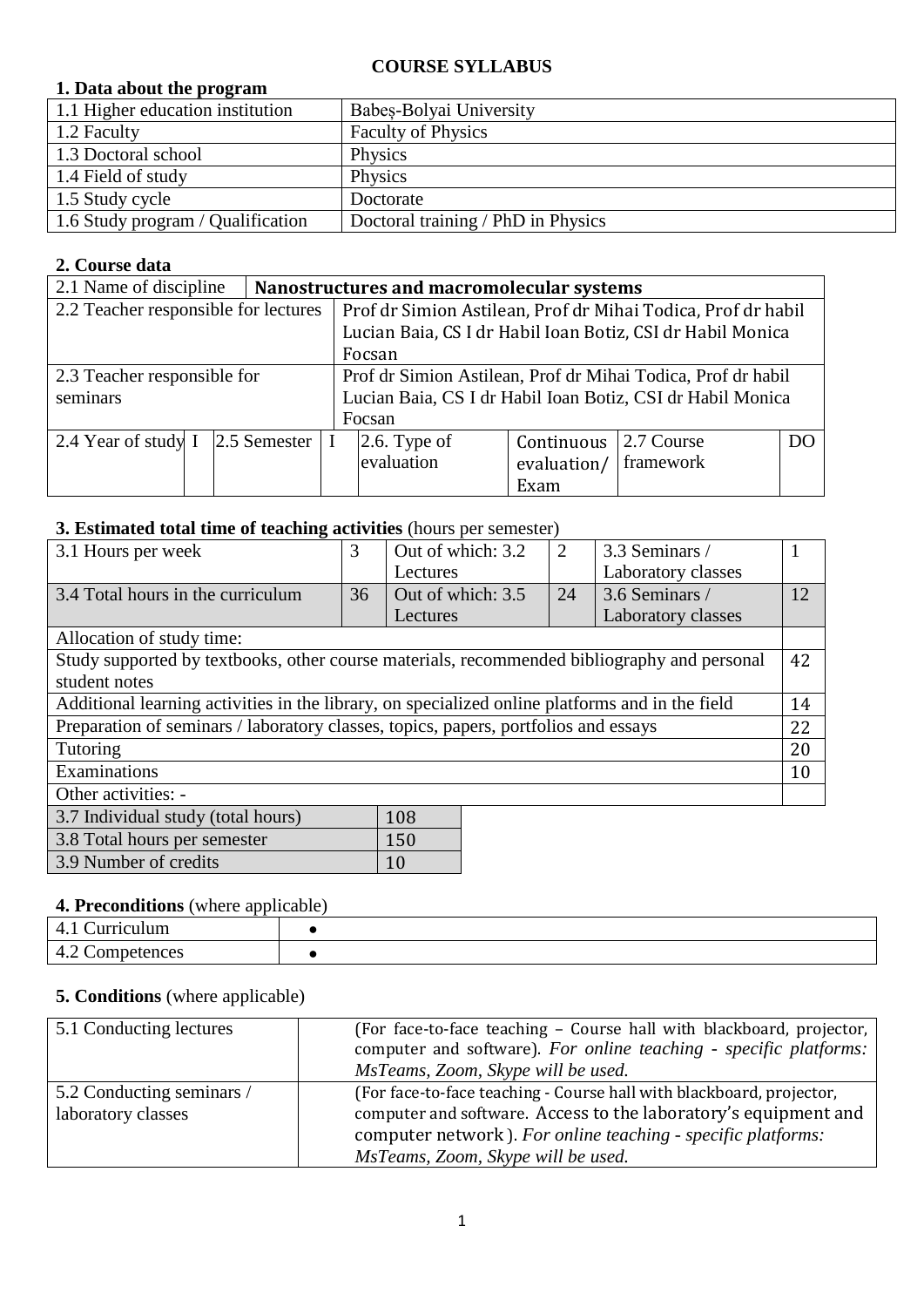## **6. Specific competences acquired**

|                          | - Competences to advance hypotheses and interpretations based on scientific arguments,                    |
|--------------------------|-----------------------------------------------------------------------------------------------------------|
|                          | measurements and experimental data specific to the field of nanoscience and nanotechnology;               |
|                          | - Competences regarding the capacity to acquire concepts, models, theories and advancements in hte        |
|                          | filed of nanostructures.                                                                                  |
|                          | - The capacity to independently perform and analyze the obtained information and data.                    |
|                          | - The capacity to correlate the structural and morphological information resulted from experiments        |
|                          | with the physical and chemical properties of nanomaterials.                                               |
|                          | - Practical competences to utilize high-tech equipment.                                                   |
| Professional competences | - The capacity to communicate scientific ideas and to write scientific papers.                            |
|                          | - To develop a critical, yet multi- and interdisciplinary way of thinking.                                |
|                          | - Fulfil the professional tasks effectively and responsibly with respect for law and ethics under         |
|                          | qualified assistance.                                                                                     |
|                          | - Fulfil, according to law, the intellectual property rights (inclusively technology transfer), the       |
|                          | products certification methodology, the principles, standards and ethical values necessary to             |
|                          | develop a rigorous, efficient and responsible strategy of work.                                           |
|                          | - Capability for effective work in multidisciplinary team on different hierarchical levels. Capability to |
|                          | identify the roles and responsibilities within a team, to promote dialogue and efficient cooperation      |
|                          | within the team.                                                                                          |
|                          | - Effective use of information sources and communication resources and training assistance, both in       |
|                          | Romanian and in a foreign language.                                                                       |
|                          | - To participate in scientific activities, including design and writing of scientific papers and other    |
| Transversal competences  | studies.                                                                                                  |
|                          | - To participate in scientific projects compatible with the highest standards of European education       |
|                          | and research.                                                                                             |

# **7. Course objectives** (based on the acquired competencies grid)

| 7.1 The general objective of | 1. Acquiring advanced theoretical knowledge in the field of solid-state physics,                                                                                                                                                                                                                                                                  |  |  |  |  |
|------------------------------|---------------------------------------------------------------------------------------------------------------------------------------------------------------------------------------------------------------------------------------------------------------------------------------------------------------------------------------------------|--|--|--|--|
| the course                   | materials science and macromolecular systems.                                                                                                                                                                                                                                                                                                     |  |  |  |  |
|                              | 2. Acquiring advanced methodologies of experimental and theoretical research<br>in the characterization of nanostructured<br>utilized<br>materials<br>and<br>macromolecular structures.<br>3. Creating the base of physical methods and instruments used in specific<br>research, expertise and monitoring activities in the nanomaterials field. |  |  |  |  |
|                              |                                                                                                                                                                                                                                                                                                                                                   |  |  |  |  |
| 7.2 Specific objectives      | 1. To increase the capacity of a PhD student to identify new procedures and<br>complementary solutions related to nanoscale research                                                                                                                                                                                                              |  |  |  |  |
|                              | 2. To get familiar with advanced research methods and techniques that exist<br>within the doctoral school in order to help the PhD student to identify and<br>develop his/her own research topic.                                                                                                                                                 |  |  |  |  |
|                              | 3. To be able to utilize the laboratory equipment in order to perform research<br>experiments in the field of nanomaterials.                                                                                                                                                                                                                      |  |  |  |  |
|                              | 4. To be able to utilize the laboratory equipment in order to perform research<br>experiments in the field of plasmonic nanomaterials and their applications.                                                                                                                                                                                     |  |  |  |  |
|                              | 5. To be able to utilize the theoretical models in order to characterize some                                                                                                                                                                                                                                                                     |  |  |  |  |
|                              | local properties of polymers (segmental dynamics, viscoelasticity, thermal and                                                                                                                                                                                                                                                                    |  |  |  |  |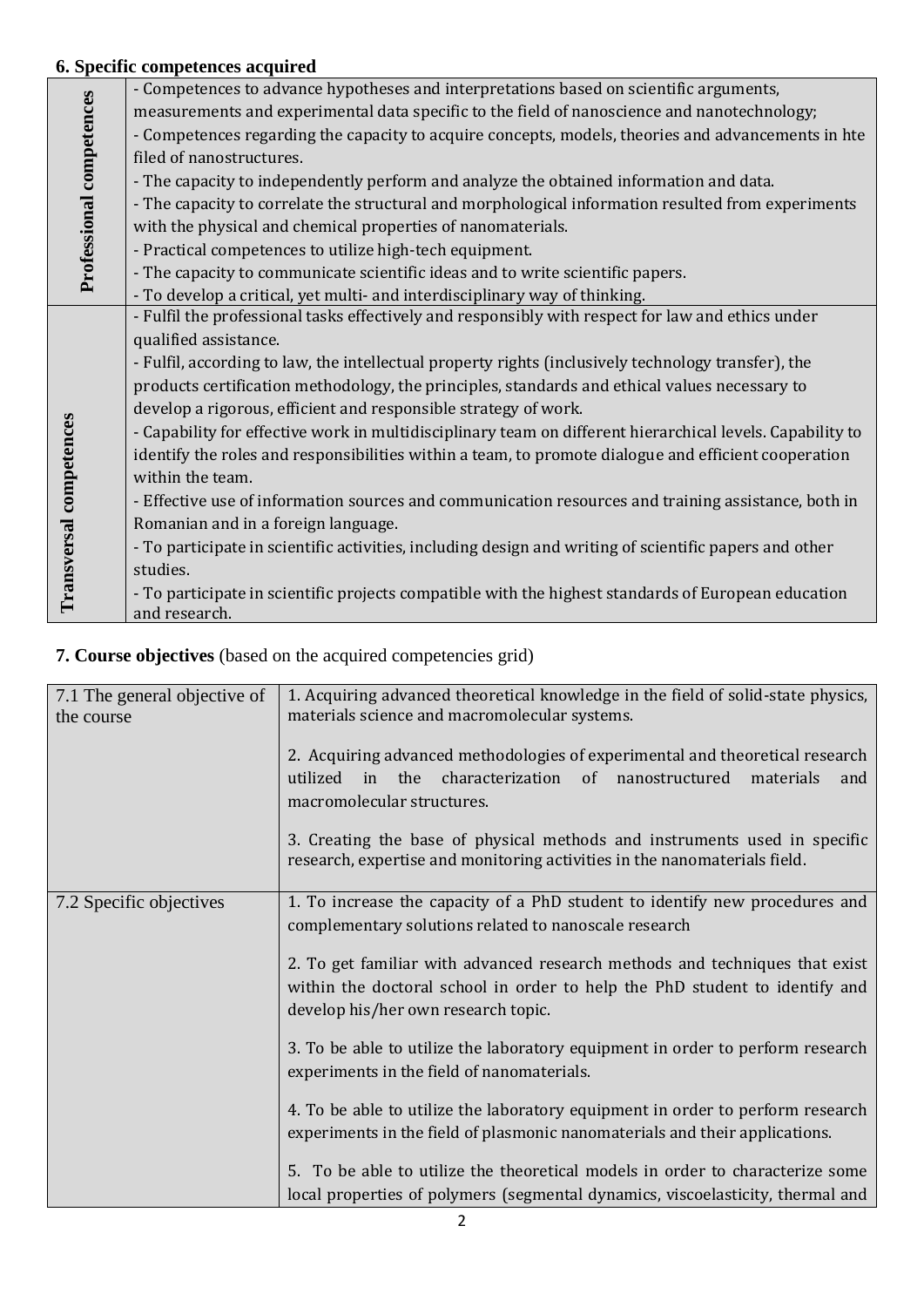| electric behavior).                                                                                                                       |
|-------------------------------------------------------------------------------------------------------------------------------------------|
| 6. To become knowledgeable in characterization of advanced (flexible) organic<br>energy devices such as modern OLEDs, OPVs, sensors, etc. |
| 7. To get competences in scientific communication related to nanostructures<br>and macromolecules.                                        |

| 8. Content                                                                                                                                                                                                                                                                         |                                                                  |                      |
|------------------------------------------------------------------------------------------------------------------------------------------------------------------------------------------------------------------------------------------------------------------------------------|------------------------------------------------------------------|----------------------|
| 8.1 Lectures                                                                                                                                                                                                                                                                       | Teaching methods                                                 | Comments (no hours)  |
| Correlating the structural and morphological<br>information derived from measurements performed<br>by means of complementary investigation techniques<br>(Raman, IR, UV-vis, DRS, XRD, SEM, TEM, BET) for the<br>characterization of nanostructures and<br>macromolecular systems. |                                                                  | 3 <sub>h</sub>       |
| Structural and morphological investigations of highly<br>porous nanostructures based on TiO <sub>2</sub> Nano-size<br>effects probed by complementary investigation<br>techniques.                                                                                                 |                                                                  | 3 <sub>h</sub>       |
| Plasmonic nanoparticules and nanostructures:<br>methods of fabrication, characterization and<br>functionalization.                                                                                                                                                                 | Presentations,<br>Discussions,                                   | 3 <sub>h</sub>       |
| Coupling plasmonic nanoparticules with<br>(bio)(macro)molecules. Applications in biomedical<br>field and nanomedicine                                                                                                                                                              | Problematization,<br>Case studies.                               | 2 <sub>h</sub>       |
| Nanostructured material-based nano(bio)sensors:<br>recent progress                                                                                                                                                                                                                 |                                                                  | 3 <sub>h</sub>       |
| Lab-on-a-chip sensing devices for smart healthcare.                                                                                                                                                                                                                                |                                                                  | 2 <sub>h</sub>       |
| Presentation and discussion of physical properties and<br>structural models of polymers                                                                                                                                                                                            |                                                                  | 3 <sub>h</sub>       |
| Dynamic behavior of polymeric chains at microscopic                                                                                                                                                                                                                                |                                                                  | 2 <sub>h</sub>       |
| scale.                                                                                                                                                                                                                                                                             |                                                                  |                      |
| Electric properties of polymers                                                                                                                                                                                                                                                    |                                                                  |                      |
| Conjugated macromolecular systems                                                                                                                                                                                                                                                  |                                                                  | 3 <sub>h</sub>       |
| Organic-based energetic devices: photovoltaic cells,<br>field effect transistors and LED                                                                                                                                                                                           |                                                                  | 2 <sub>h</sub>       |
| <b>Total</b>                                                                                                                                                                                                                                                                       |                                                                  | 24 <sub>h</sub>      |
| 8.2 Seminars / laboratory classes                                                                                                                                                                                                                                                  | Teaching methods                                                 | Comments (no. hours) |
| Morphological and structural investigations<br>(experimental and theoretic) of phosphate based<br>glasses containing silver oxide                                                                                                                                                  | Projection,<br>(experimental<br>demonstration),                  | 3 <sub>h</sub>       |
| New magnetic behaviors at the nanometer scale                                                                                                                                                                                                                                      | Debate                                                           | 2 <sub>h</sub>       |
| Chemical synthesis of gold (silver) nanoparticles.<br>Controlling their size and shape. Characterization by<br>surface plasmon resonance                                                                                                                                           | Case studies prepared<br>by doctoral students,<br>based on their | 3 <sub>h</sub>       |
| XRD Analysis of some nanostructured polymeric<br>materials                                                                                                                                                                                                                         | individual doctoral<br>research topics                           | 2 <sub>h</sub>       |
| Real-time study of perovskite crystallization                                                                                                                                                                                                                                      |                                                                  | 2 <sub>h</sub>       |
| <b>Total</b>                                                                                                                                                                                                                                                                       |                                                                  | 12 <sub>h</sub>      |
|                                                                                                                                                                                                                                                                                    |                                                                  |                      |